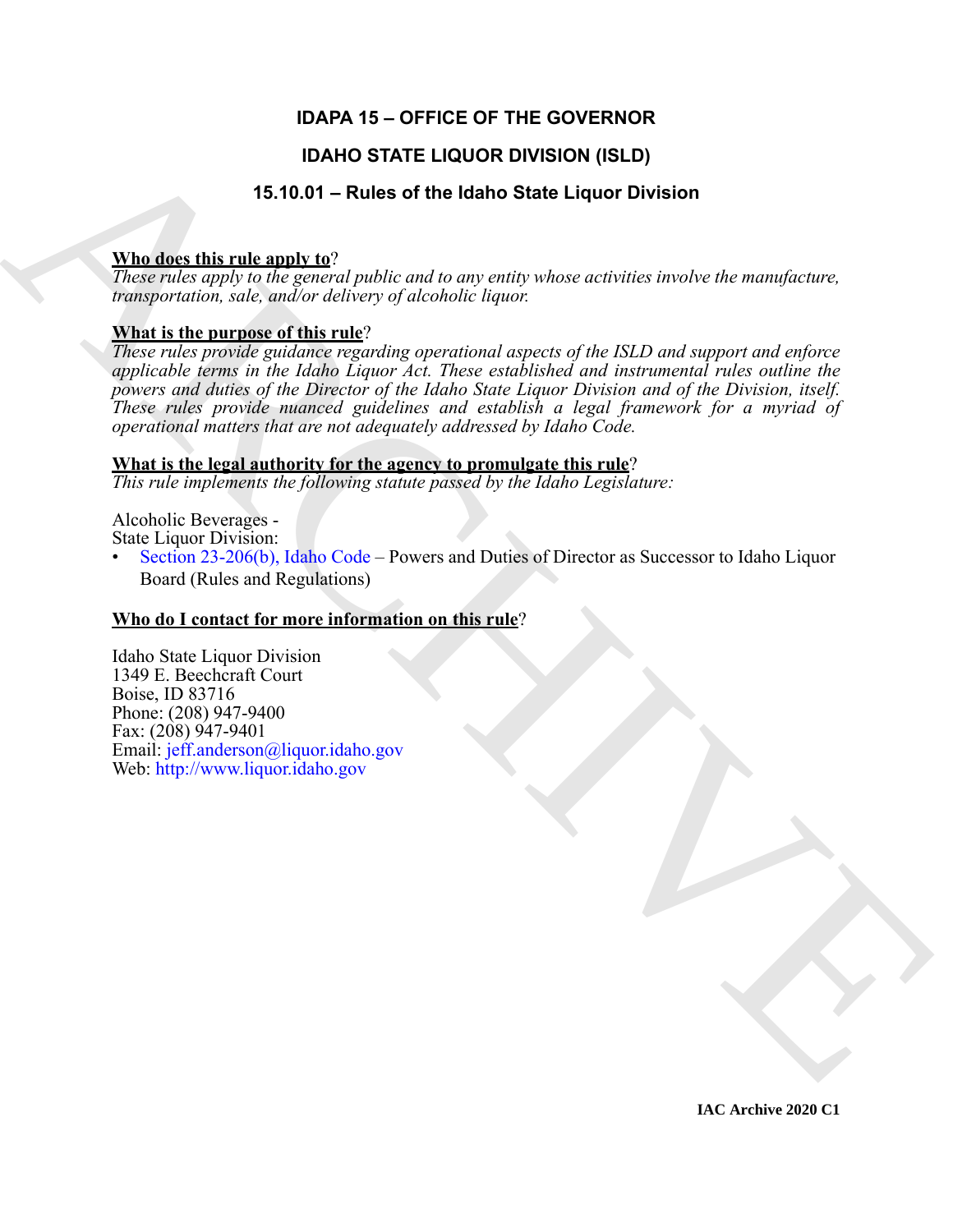# **Table of Contents**

## 15.10.01 - Rules of the Idaho State Liquor Division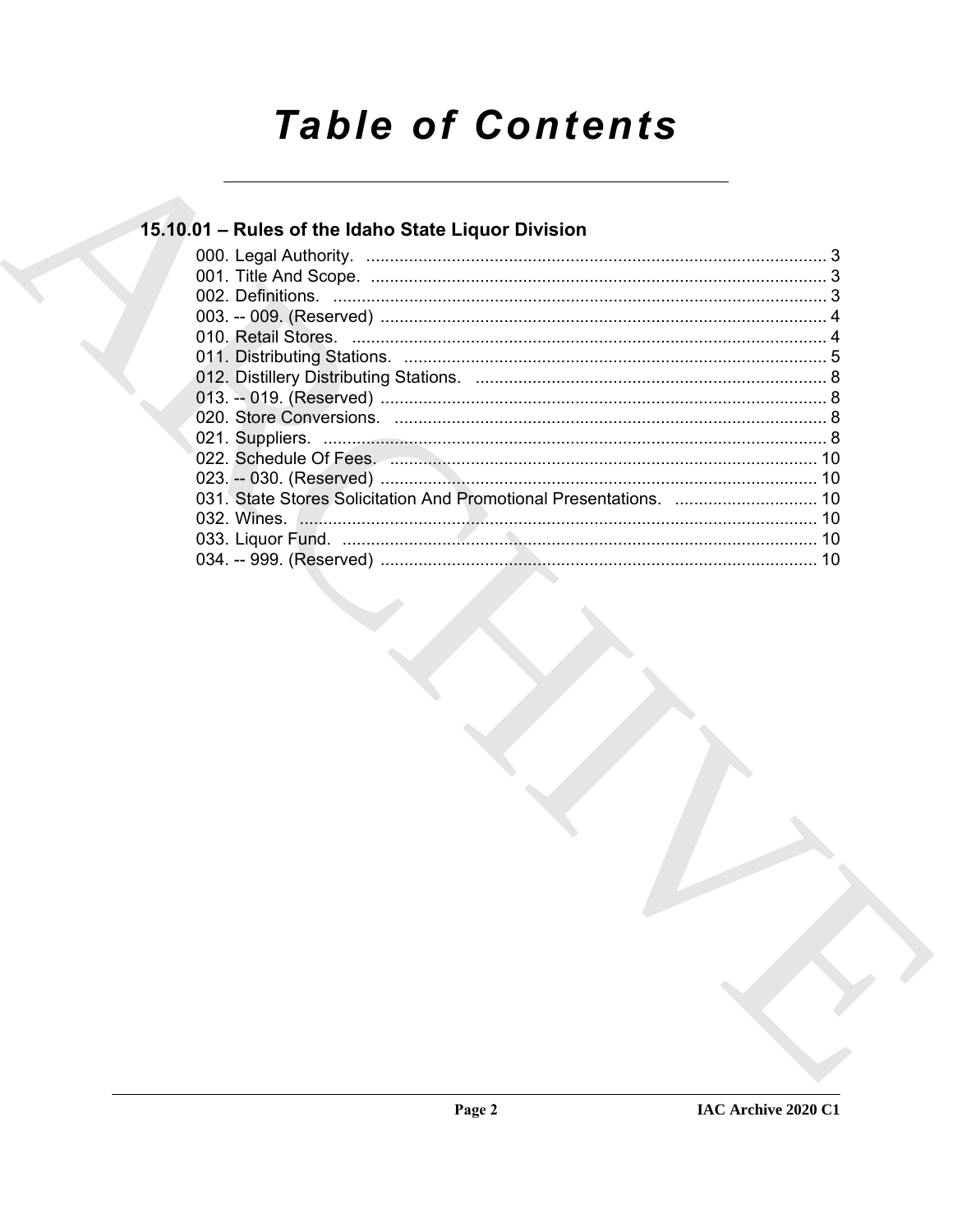#### **IDAPA 15 – OFFICE OF THE GOVERNOR IDAHO STATE LIQUOR DIVISION**

#### **15.10.01 – RULES OF THE IDAHO STATE LIQUOR DIVISION**

#### <span id="page-2-18"></span><span id="page-2-1"></span><span id="page-2-0"></span>**000. LEGAL AUTHORITY.**

These rules are adopted by the Director of the Idaho State Liquor Division pursuant to Section 23-206(b), Idaho  $Code.$  (3-20-20)T

#### <span id="page-2-19"></span><span id="page-2-2"></span>**001. TITLE AND SCOPE.**

This chapter is titled IDAPA 15.10.01, "Rules of the Idaho State Liquor Division," Office of the Governor. These rules provide guidance regarding operational aspects of the Division and support and enforce applicable terms in the Idaho Liquor Act, Title 23, Idaho Code. (3-20-20)T

#### <span id="page-2-4"></span><span id="page-2-3"></span>**002. DEFINITIONS.**

The following terms, whenever used in these rules, have the meanings ascribed thereto, unless the context in which they are used clearly requires otherwise. (3-20-20)T

**01. Bailment**. A system of storing Supplier-owned inventory in state-operated Warehouses. The holds the Liquor in trust until stock is needed at retail. (3-20-20)<sup>T</sup> Division holds the Liquor in trust until stock is needed at retail.

<span id="page-2-6"></span><span id="page-2-5"></span>**02 Central Office**. The main business office and Warehouse of the Idaho State Liquor Division.  $(3-20-20)T$ 

<span id="page-2-8"></span><span id="page-2-7"></span>**03. Close Relative**. A person related by blood or marriage within the second degree of kinship.  $(3-20-20)T$ 

**04. Delisting**. The process of discontinuing any product offered for sale resulting in the product's removal from the Division's Product Line. The decision to retain or delist a product rests solely with the Director.

 $(3-20-20)T$ 

<span id="page-2-13"></span><span id="page-2-9"></span>

| -05. | <b>Director.</b> The chief executive officer of the Division. | $(3-20-20)T$ |
|------|---------------------------------------------------------------|--------------|
| -06. | <b>Division.</b> The Idaho State Liquor Division.             | $(3-20-20)T$ |

<span id="page-2-12"></span><span id="page-2-11"></span><span id="page-2-10"></span>**07. Distressed Liquor**. Liquor which is not in its original state of packaging. (3-20-20)T

**08. Distributing Station**. A privately owned business that sells Liquor. It operates under an Agreement with the Division pursuant to Title 23, Chapter 3, Idaho Code. Distributing Stations may also be termed Contract Stores. (3-20-20)T

**15.0.0.1 – RULES OF THE IDAHO STATE LIQUOR DIVISION<br>
16.0.1 – REVITORITY, the biastar of the labar State Liquor Piccine, partnart to Nacion 24-3000 has the company<br>
16.1 – This Associate State Liquor Content in the compa 09. Distillery Distributing Station**. A privately owned business that holds a permit issued by the Alcohol and Tobacco Tax and Trade Bureau (TTB), a manufacturer's license pursuant to Section 23-507, Idaho Code, and sells Liquor to retail customers pursuant to a Special Distributor Agreement with the Division in accordance with Title 23, Chapter 3, Idaho Code. Distillery Distributing Stations are "manufacturers of distilled spirits" under Section 23-509A, Idaho Code. Distillery Distributing Stations may also be termed Contract Stores for purposes of retail sales of Liquor within the state of Idaho. (3-20-20)T

<span id="page-2-15"></span>**10. Liquor**. Liquor controlled by the Division has the definition ascribed to it by Section 23-105, Idaho Code, excluding certain beers as defined in Section 23-1002, Idaho Code, and certain Wines as defined in Section 23- 1303, Idaho Code. (3-20-20)T

**11.** Licensee. Person authorized to sell beer or Wine by the drink or by the bottle, Liquor by the drink, ombination thereof. (3-20-20)<sup>T</sup> or any combination thereof.

<span id="page-2-17"></span><span id="page-2-16"></span><span id="page-2-14"></span>**12. Listing (Listed)**. Liquor that is carried or approved to be carried in the Division's Product Line.  $(3-20-20)T$ 

**13. Political Office**. A public office for which partisan politics is a basis for nomination, election, or nent. (3-20-20) appointment.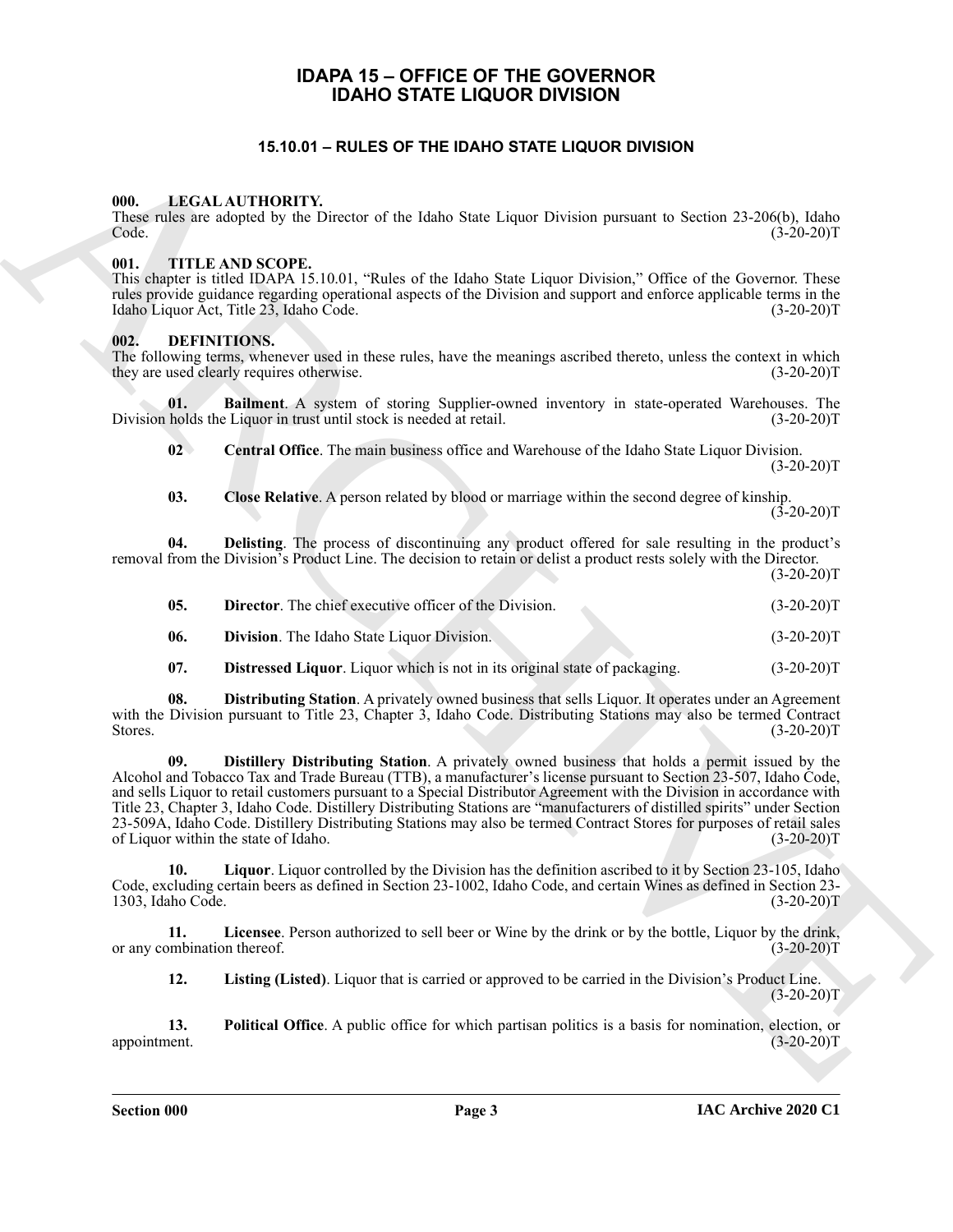**14.** Price Quotation. Written verification of detailed product information submitted to the Division by Suppliers. (3-20-20)  $\text{Suppliers.}$  (3-20-20)T

<span id="page-3-4"></span><span id="page-3-3"></span><span id="page-3-2"></span>**15.** Product Line. Items offered for sale by the Division. (3-20-20)T

For Sample Liquico Division "Rules of the Moho Sate Liquico Evidence Street (Sample Pointine when the street of the Moho Sate Liquid Evidence Street (Sample Pointine and The Content of the Universe Street (Sample Pointine **16. Promotional Samples**. Liquor furnished by the liquor industry to local representatives for the purpose of promoting the product that are attached to another Liquor product in the liquor store as a value added promotion. (3-20-20)T

<span id="page-3-7"></span><span id="page-3-6"></span><span id="page-3-5"></span>**17. Retail Store**. Any State Store or Distributing Station. (3-20-20)T

**18.** Samples. Liquor furnished by the liquor industry to Supplier Representatives for the purpose of ug the product. (3-20-20) promoting the product.

**19.** Shortage. Any amount of cash or Liquor less than the true balance as maintained by the Central iguor Shortages are based on current retail value.  $(3-20-20)$ Office. Liquor Shortages are based on current retail value.

<span id="page-3-8"></span>**20. Special Distributor (Distributor)**. A private business owner authorized to operate a Distributing Station. A Special Distributor is not a state employee. (3-20-20) (3-20-20)

**21. Special Distributor Agreement (Agreement)**. The contract signed by a Special Distributor acknowledging the conditions and terms for operation of a Distributing Station in accordance with Idaho Code and<br>(3-20-20)T the rules of the Division.

<span id="page-3-12"></span><span id="page-3-11"></span><span id="page-3-10"></span><span id="page-3-9"></span>**22. Special Order**. Any item not regularly offered as part of the Division's Product Line. (3-20-20)T

**23.** State Store. A Retail Store that sells Liquor. It is operated by state employees under the direct ion of the Division. (3-20-20)<sup>T</sup> supervision of the Division.

**24.** Supplier. Any manufacturer, rectifier, importer, wholesaler or Supplier of Liquor, Wine, or related offered for sale by the Division. (3-20-20) products offered for sale by the Division.

**25. Supplier Representative**. An individual, company, or entity authorized to represent a Supplier in the state of Idaho. A Supplier Representative may be an individual, a group of individuals operating as a brokerage firm or may be a direct employee of the Supplier. (3-20-20) firm or may be a direct employee of the Supplier.

<span id="page-3-14"></span><span id="page-3-13"></span>**26. Warehouse**. The main Division distribution center and satellite distribution points. (3-20-20)T

<span id="page-3-16"></span><span id="page-3-15"></span>**27.** Wine. Alcoholic beverages defined in Section 23-1303, Idaho Code. (3-20-20)T

**28.** Wine Gallon. The liquid measure equivalent to the volume of two hundred thirty-one (231) cubic inches or one hundred twenty-eight (128) ounces. (3-20-20)T

#### <span id="page-3-0"></span>**003. -- 009. (RESERVED)**

#### <span id="page-3-17"></span><span id="page-3-1"></span>**010. RETAIL STORES.**

<span id="page-3-18"></span>**01. Site Location**. Based on the criteria set forth in this section and in accordance with Sections 23-301 and 23-302, Idaho Code, the Division will select an appropriate Retail Store site to adequately serve the community.  $(3-20-20)T$ 

**02. Site Selection Criteria**. The following criteria will be used in selecting a location for a new Retail Store.  $(3-20-20)T$ 

<span id="page-3-19"></span>**a.** Public acceptability of location in accordance with Sections 23-301 and 23-302, Idaho Code.  $(3-20-20)T$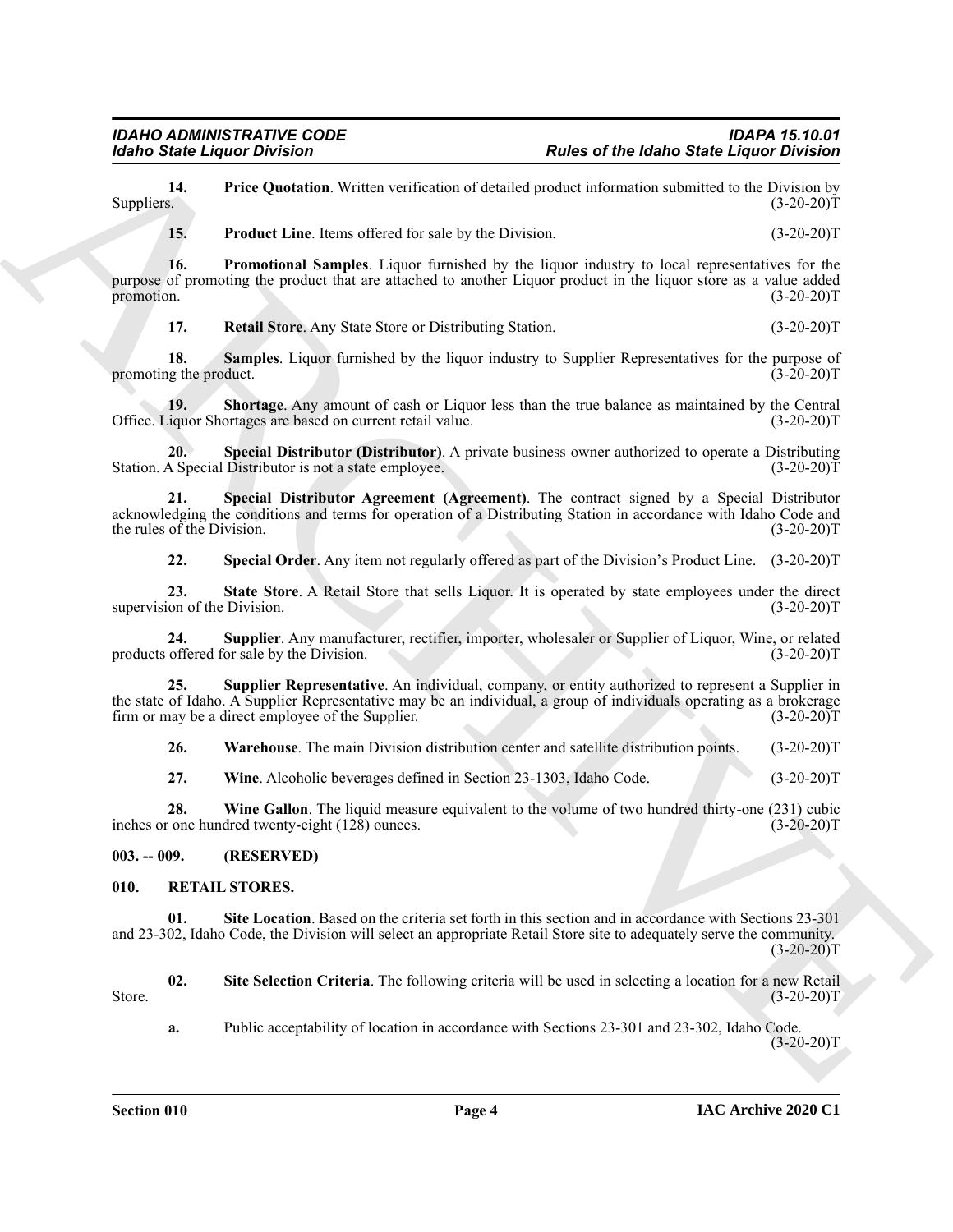#### *IDAHO ADMINISTRATIVE CODE IDAPA 15.10.01 Idaho State Liquor Division Rules of the Idaho State Liquor Division*

**b.** Location and suitability of premises. (3-20-20)T

**c.** Lease amount may not be the sole determining factor in site selection; final selection will be ed at the discretion of the Director. (3-20-20) determined at the discretion of the Director.

<span id="page-4-8"></span>**d.** Compliance with local zoning. (3-20-20)T

**03. Customer Refunds and Exchanges**. No refunds will be authorized without prior approval of the Director or his authorized agent. (3-20-20)T

**a.** Liquor may be exchanged for other Liquor of the same price upon approval of the store manager entation of a valid receipt.  $(3-20-20)T$ and presentation of a valid receipt.

<span id="page-4-9"></span>**b.** Liquor brought in for exchange or refund must have been purchased in Idaho through the Division.  $(3-20-20)T$ 

**c.** A re-shelving charge may be assessed on returned items in accordance with Section 23-311, Idaho Code. (3-20-20)T

**04. Disabled Customers**. Appropriate special services, in accordance with the Americans with Disabilities Act, will be provided to disabled customers. (3-20-20)T

<span id="page-4-12"></span>**05. Prices**. All prices will be in accordance with the published price list set by the Director in  $\alpha$  accordance with Section 23-207(g), Idaho Code. (3-20-20)T

<span id="page-4-10"></span>**06. Distressed Liquor**. Price adjustments can be made on Distressed Liquor with the approval of the Director or his authorized agent. (3-20-20)T

<span id="page-4-11"></span>**07. Hours and Days of Operation**. Retail Store hours and days of business operation will be set by the Director in accordance with Section 23-307, Idaho Code. (3-20-20)T

<span id="page-4-7"></span>**08. Audits**. Designated personnel will perform periodic inspections of all Retail Stores. Such inspections may be on an unannounced basis and may include physical inventory counts with the assistance of the store manager or authorized agent to assess the suitability of inventory levels and product mix and other evaluation procedures. (3-20-20)T procedures. (3-20-20)T

<span id="page-4-6"></span>**09. Admission to State Store**. Division personnel may refuse entry or take actions as are appropriate to cause the removal of a person from a State Store where such person is disrupting performance of the Division's duties or is inconsistent with the Division's charge to curtail the intemperate use of alcoholic beverages. (3-20-20)T

#### <span id="page-4-1"></span><span id="page-4-0"></span>**011. DISTRIBUTING STATIONS.**

<span id="page-4-4"></span>**01. Term of Agreement**. Special Distributor Agreements are valid for a specified period as determined cretion of the Director. (3-20-20) at the discretion of the Director.

<span id="page-4-5"></span>**02. Transfer of Agreement**. A Special Distributor Agreement is a personal privilege and is not considered property nor is it assignable or transferable. (3-20-20)T

<span id="page-4-3"></span><span id="page-4-2"></span>**03. Agreement Renewal**. If a Distributing Station's operation exceeds Division expectations, in renewals may be allowed. (3-20-20) agreement renewals may be allowed.

Globo State Liquico Division Company is particular and the basis of the basis description of the season of the season of the season of the season of the season of the season of the season of the season of the season of th **Agreement Evaluations**. Periodic evaluation of the agreement, in accordance with the guidelines set in Subsection 011.06 of these rules, will be considered to insure reasonable, uniform and non-discriminatory criteria and procedures for selection and renewal of special Distributing Stations pursuant to Section 23-302, Idaho Code. These criteria are applicable to the replacement of an existing Distributing Station and to the establishment of a<br>(3-20-20)T new Distributing Station.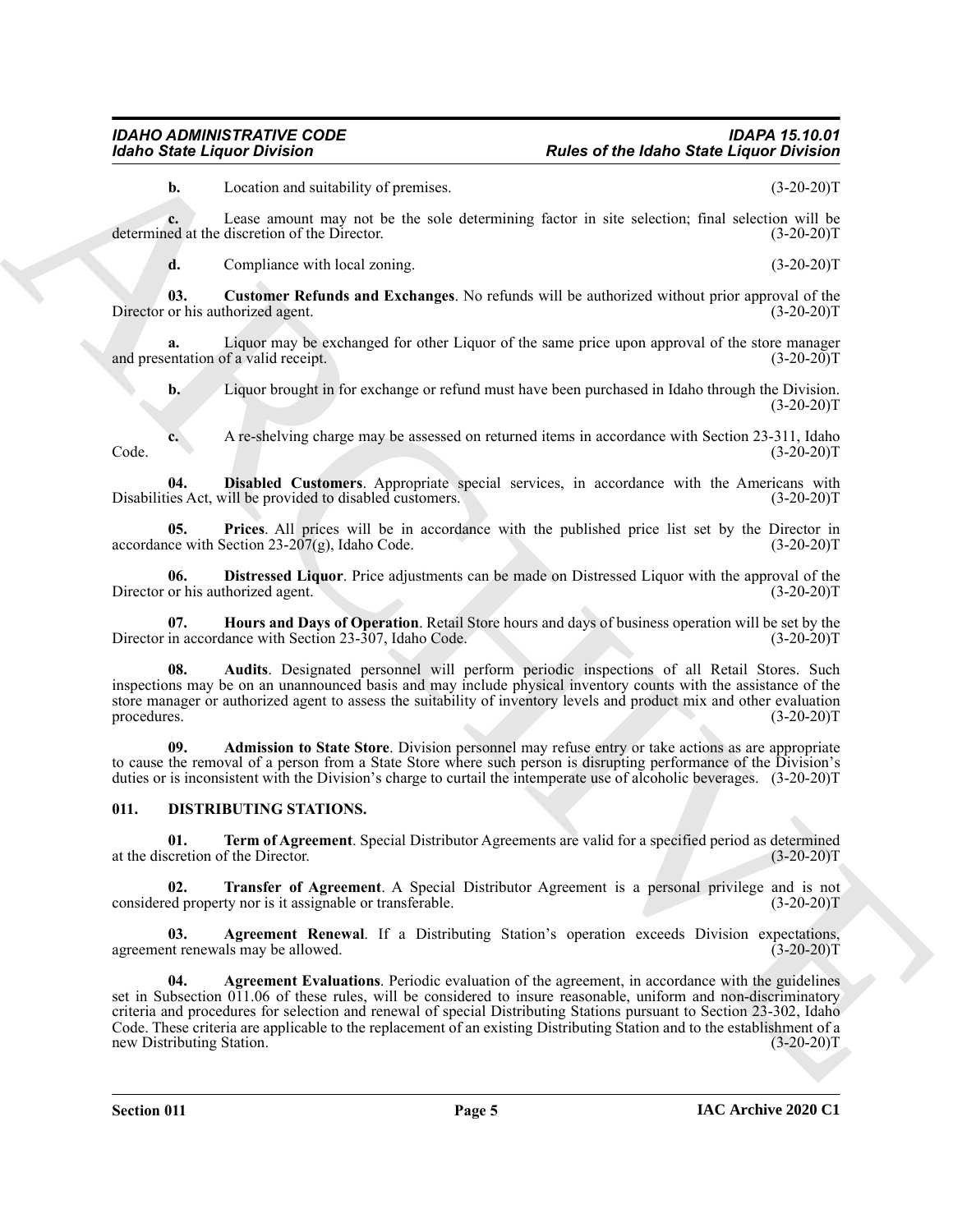<span id="page-5-0"></span>**05.** Acceptance of Applications. Applications for Distributing Stations are accepted only in response notices. Unsolicited applications may not be held on file pending future openings. (3-20-20) to public notices. Unsolicited applications may not be held on file pending future openings.

**Example Liquide Constraints** - The Research Profession Constraints and the best distribution of the Constraints and the Constraints and the Constraints and the Constraints and the Constraints and the Constraints and the **06. Applicant Selection**. The selection of the most qualified applicant for a Distributing Station will be made by the Director in accordance with Section 23-304, Idaho Code. The Director reserves the right to refuse to select any and all applicants. Applicant selection will be based on the following criteria:  $(3-20-20)T$ 

<span id="page-5-1"></span>**a.** Public acceptability in accordance with Section 23-302, Idaho Code. (3-20-20)T

**b.** Location and suitability of premises. (3-20-20)T

**c.** An applicant who has been convicted of, or has plead guilty to, a felony or a crime of moral turpitude (an element of which is dishonesty or fraud) under the laws of any state, U.S. Territory or protectorate, the District of Columbia, or the United States will not be allowed to operate a Distributing Station. (3-20-20)T

**d.** An applicant may not be a Close Relative of, or have a partnership or other close business relationship with any person employed by the Division who has the responsibility for establishing, approving, or influencing policies of the Division. (3-20-20)T

**e.** An applicant may be a spouse, child, employee, blood relative, relative through marriage, or business associate of the retiring or deceased Distributor. (3-20-20)T

**f.** Distributing Stations will not be established in a business that has a license to sell Liquor, Wine or beer by the drink. (3-20-20)T

**g.** Where a new Distributing Station is created by the conversion of a State Store, an employee of that former state store can be chosen by the Division as the Special Distributor. (3-20-20)T

**h.** If an existing Distributing Station is sold, the purchaser may, at the sole and absolute discretion of the Division, continue to operate the Distributing Station under comparable terms and conditions applied to the previous Special Distributor. (3-20-20)T

<span id="page-5-2"></span>**07. General Operational Obligations**. Special Distributors will: (3-20-20)T

**a.** Furnish an adequate building or facility with suitable shelving, display counters and storeroom facilities. It must be kept clean and sanitary at all times. (3-20-20)T

**b.** Not permit a person under the age of nineteen (19) to perform any acts for the Division.  $(3-20-20)$ T

**c.** Keep the Distributing Station open for business in accordance with Section 23-307, Idaho Code.  $(3-20-20)T$ 

**d.** Not hold a partisan state elective political office. He cannot be a Close Relative of, or be in a partnership with a person in a partisan state elective Political Office. (3-20-20) business partnership with a person in a partisan state elective Political Office.

**e.** Not present his views as being representative of the views of the Division and not attempt to politically influence customers in any manner. (3-20-20)T

**f.** Make and transmit all reports as required by the Division in the time frame established by the Division. (3-20-20)T Division. (3-20-20)T

**g.** Be responsible for and account to the Division for all Liquor furnished by the Division. (3-20-20)T

**h.** Only sell Liquor received from the Division. (3-20-20)T

**i.** Only sell the Liquor at prices set by the Division in accordance with Section 23-207(h), Idaho  $\text{Code.}$  (3-20-20)T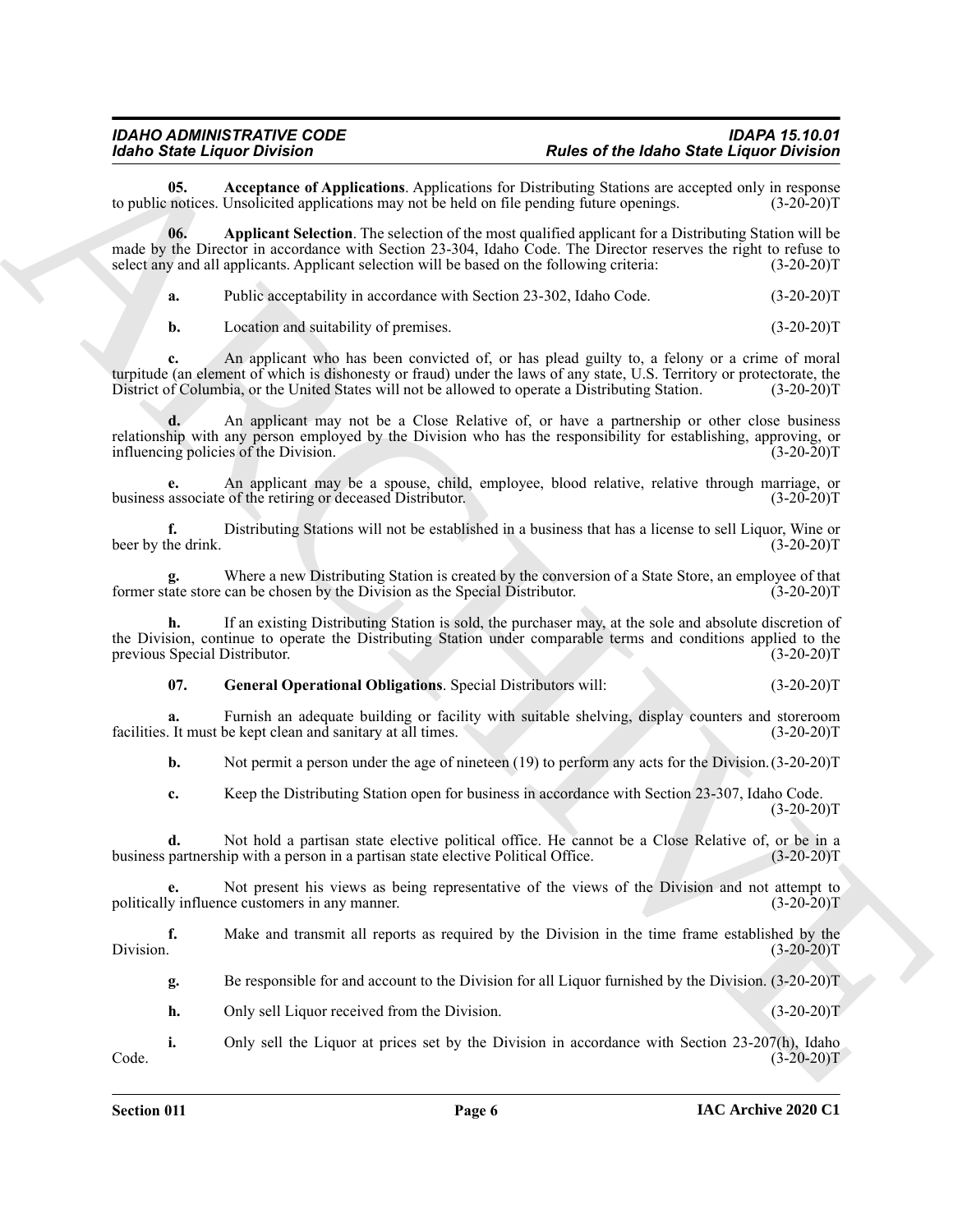**j.** Not deliver Liquor off premise without explicit authorization of the Director. (3-20-20)T

<span id="page-6-3"></span>**08. Days and Hours of Operation**. (3-20-20)T

**a.** Standard store hours will be in accordance with Subsection 010.07 of these rules. (3-20-20)T

**b.** The Distributor will not exceed the maximum legal selling hours as set by the Director. (3-20-20)T

**09.** Fiduciary Responsibility. Any and all unremitted monies collected in trust for the Division, and ir receipt, are assigned to the Division in accordance with Section 23-401, Idaho Code. (3-20-20)T upon their receipt, are assigned to the Division in accordance with Section 23-401, Idaho Code.

**10. Liquor Shortage**. The Distributor must pay the monetary value of any Shortage immediately after receipt of the request for payment from the Division showing its calculation of the Shortage. (3-20-20)T

<span id="page-6-2"></span>**a.** If the Distributor disputes Liquor or cash Shortages, he may request a hearing before the Director.  $(3-20-20)T$ 

**b.** Any payment made by the Distributor for Liquor shortages may be refunded in whole or in part if ibutor's position is upheld by the Director. (3-20-20) the Distributor's position is upheld by the Director.

For the Line of the Malen State Line of the Malen State Line of the Malen State Line of the Wallen State Line of the Wallen State Line of the Malen State Line of the Malen State Line of Operation 1.<br>
Note that the content **11. Compensation**. The compensation paid by the Division to the Special Distributor will be full payment for the furnishing of all facilities, operating costs and expenses incidental to the operation of the Distributing Station, as well as full consideration for all services provided by the Distributor. Such compensation will be uniformly applied statewide in accordance with Section 23-305, Idaho Code. (3-20-20)T

**12. Supplies**. The Division will furnish books, forms, and equipment for use by the distributor in ng the business of the Division as required by law or as deemed necessary by the Director. (3-20-20) transacting the business of the Division as required by law or as deemed necessary by the Director.

#### <span id="page-6-5"></span><span id="page-6-4"></span>**13. Voluntary Agreement Termination**. (3-20-20)T

**a.** The Distributor Agreement may be voluntarily terminated by the Distributor upon written notice by certified mail or personal delivery to the Division or its specified representative specifying the date of termination.  $(3-20-20)T$ 

**b.** The Distributor will allow reasonable time for the Division to conduct a final inventory audit and to all Liquor.  $(3-20-20)T$ remove all Liquor.

**c.** The sale of the Distributor's business to any other party, the forfeiture of the business to a lien r the foreclosure upon the business will be considered voluntary Agreement termination. (3-20-20) holder, or the foreclosure upon the business will be considered voluntary Agreement termination.

<span id="page-6-1"></span>**14. Automatic Agreement Termination**. Upon the death of the Distributor, the Distributor's estate, assisted by the Division, will be responsible for the operation of the Distributing Station until the termination date, as established by the Director. (3-20-20) established by the Director.

<span id="page-6-0"></span>**15. Agreement Termination for Cause**. The Division may terminate the Special Distributor Agreement for cause which includes, but is not limited to, any of the following: (3-20-20)T

**a.** A Distributor who at any time becomes insolvent or experiences a substantial change in financial 1 that, in the judgment of the Director, creates a financial risk to the Division. (3-20-20) condition that, in the judgment of the Director, creates a financial risk to the Division.

**b.** Significant breach of Distributor's obligations to manage the Distributing Station properly.  $(3-20-20)$ T

**c.** Intoxication of the Distributor while in discharge of his duties as a representative of the Division.  $(3-20-20)T$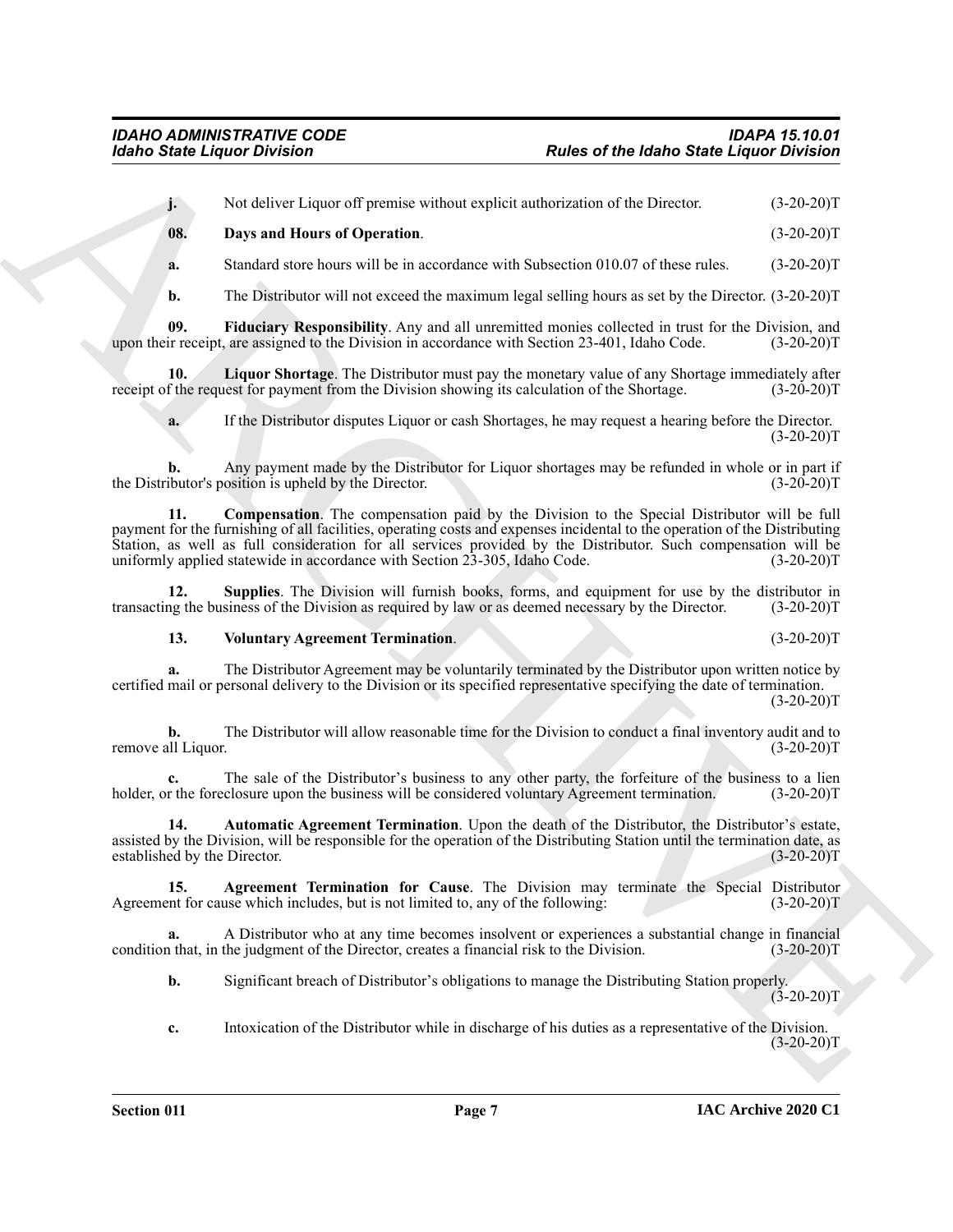**d.** Participation of the Distributor in misappropriation of any assets of the Division. (3-20-20)T

**e.** Distributor having been found guilty of a felony or a misdemeanor involving moral turpitude.  $(3-20-20)T$ 

**f.** Conduct detrimental to the good order of the Division as defined in IDAPA 15.04.01, "Rules of the Division of Human Resources and Personnel Commission," regarding classified conduct unbecoming state classified employees. Note - this Subsection in no way confers employee status on such Special Distributors, however outlines a specifically referenced standard of conduct. (3-20-20)T

#### <span id="page-7-7"></span>**16. Agreement Termination Procedure**. (3-20-20)T

**a.** The Division will notify the distributor in writing, by certified mail or personal delivery, specifying the reasons for the proposed termination and its effective date.  $(3-20-20)T$ 

**b.** The Division may notify the Distributor that he is immediately suspended pending final determination of the proposed termination. At the time of notification, the Division reserves the right to conduct a final audit and remove all Division property pending a final determination. (3-20-20)T

**c.** If the Distributor wishes a hearing on the proposed termination to present information relative to the reason given for termination, he will notify the Division in writing within twenty (20) days after receiving the notice of the proposed termination.  $(3-20-20)$ notice of the proposed termination.

|     | Upon termination of this agreement, the Division will:               | $(3-20-20)T$ |
|-----|----------------------------------------------------------------------|--------------|
|     | Remove all property owned by it; and                                 | $(3-20-20)T$ |
| ii. | Cease compensation to the Distributor as of the date of termination. | $(3-20-20)T$ |

#### <span id="page-7-4"></span><span id="page-7-0"></span>**012. DISTILLERY DISTRIBUTING STATIONS.**

<span id="page-7-6"></span><span id="page-7-5"></span>**01. Sample Tasting**. Distillery Distributing Stations may offer sample tastings on the premises of its distillery in accordance with Section 23-509A, Idaho Code. (3-20-20)T

Roles of the Mohel of State Liquidation<br>
Contact State Liquidation Contact Archives the main of the Mohel of State Liquidation (1998)<br>
The main term is the state of the Mohel of State Archives the United Contact Archives **02. Retail Sales**. Distillery Distributing Stations may sell Liquor manufactured on premises of such distillery to customers outside the state of Idaho in accordance with Section 23-507, Idaho Code. Distillery Distributing Stations may sell Liquor manufactured on the premises that is purchased from the Division to customers on the premises of its distillery in accordance with and pursuant to a Special Distributor Agreement with the Division. The Special Distributor Agreement will include governing terms and conditions for retail sale of Liquor manufactured on the premises within the state of Idaho in accordance with Title 23, Chapter 3, Idaho Code, and applicable rules of the Division governing retail sale operations. (3-20-20)T

#### <span id="page-7-1"></span>**013. -- 019. (RESERVED)**

#### <span id="page-7-8"></span><span id="page-7-2"></span>**020. STORE CONVERSIONS.**

The Division reserves the right at any time to convert a State Store to a Distributing Station or to convert a Distributing Station to a State Store. However, this right will not be arbitrarily applied and will not be exercised until relevant facts presented to the Director have been reviewed and there has been reasonable time during which appropriate public notice has been given. (3-20-20) appropriate public notice has been given.

#### <span id="page-7-9"></span><span id="page-7-3"></span>**021. SUPPLIERS.**

<span id="page-7-10"></span>**01. Price Quotations**. All Suppliers must submit a Liquor Price Quotation, on forms prescribed by the Division, for every item they have Listed with the Division. (3-20-20)T

<span id="page-7-11"></span>**02. Warranties**. Supplier warranties will conform to the requirements of the Tax and Trade Bureau of the U.S. Department of Treasury. (3-20-20)T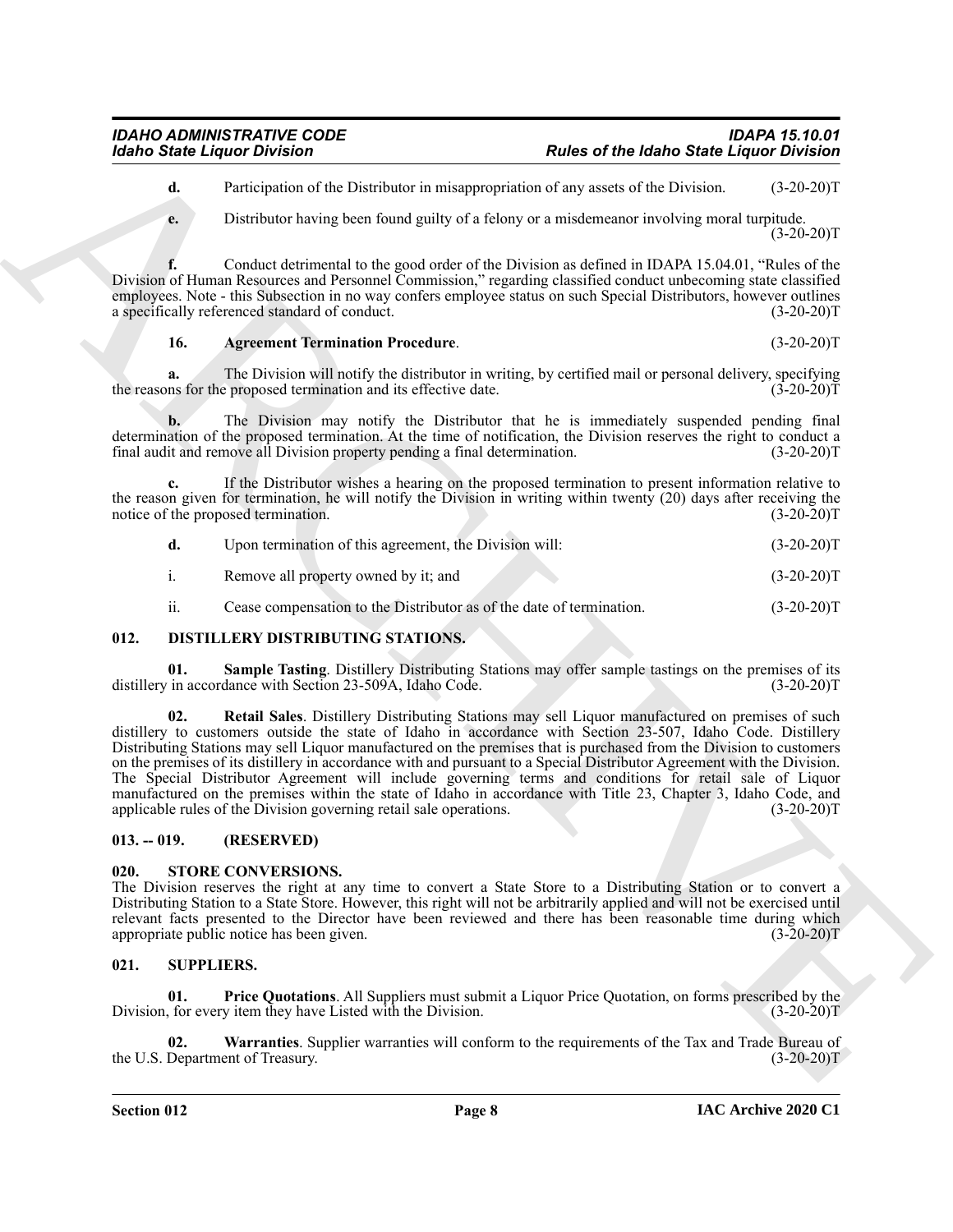<span id="page-8-2"></span>**03. Liquor Shipments**. Pursuant to Sections 23-203(a), 23-203(b) and 23-207(d), Idaho Code, all Liquor transported into the state of Idaho is under the direction of the Division. (3-20-20)T

**a.** It is a violation of Sections 23-203(a), 23-203(b) and 23-207(d), Idaho Code, for any Supplier or other party to ship Liquor into the state of Idaho for purposes not authorized by the Director. (3-20-20)T

<span id="page-8-9"></span>**b.** The Division reserves the right to select the mode of transportation for all Liquor within the state of  $Idabo.$  (3-20-20) $T$ 

Roberto Statie Léptice Division "Roberto Me Meleo Statie Léptico in College de Restor de Restor de Restor de Restor de Restor de Restor de Restor de Restor de Restor de Restor de Restor de Restor de Restor de Restor de Re **04. Title to Liquor, Wines and Related Products**. Title to Product Line items delivered to the Division passes from the Supplier to the Division when the Division accepts the product, unless Product Line items are delivered directly to Bailment status. (3-20-20) are delivered directly to Bailment status.

**a.** The Division reserves the right to conduct quality tests, or to inspect products directly ordered or  $\mu$  from Bailment. (3-20-20) withdrawn from Bailment.

**b.** The Division reserves the right at any time to reject any Product Line item if, upon tests and inspections, it does not conform to requirements. (3-20-20)T

In the event the Division rejects any delivery, ownership of products refused will remain with the ethe Supplier's responsibility to remove or relocate any refused products. (3-20-20)<sup>T</sup> Supplier. It will be the Supplier's responsibility to remove or relocate any refused products.

<span id="page-8-4"></span>**Product Returns**. Liquor, Wine, or related products may be returned to Suppliers by the Division, in full or partial cases, for "ordinary and usual commercial reasons" in accordance with the Tax and Trade Bureau of the U.S. Department of Treasury regulations. (3-20-20) the U.S. Department of Treasury regulations.

**a.** The Supplier will reimburse the Division the full invoice cost plus an additional amount, fixed by the Division, as reimbursement for the Division's expense in shipping to and from its stores and Warehouse.

 $(3-20-20)T$ 

<span id="page-8-3"></span>**06. New Listings**. New Listings will be added at the discretion of the Director pursuant to Sections 23- 203 and 23-207, Idaho Code. (3-20-20)T

<span id="page-8-0"></span>**07. Delisting**. Delistings are at the discretion of the Director pursuant to Sections 23-203 and 23-207, Idaho Code. (3-20-20)T

<span id="page-8-6"></span>**08. Resident Supplier Representatives**. All Suppliers doing business with the Division will have resident representation. A resident Supplier Representative cannot have been convicted of any felony. (3-20-20)T

<span id="page-8-8"></span>**09. Supplier Representative Permits**. Supplier Representatives will obtain a permit from the Division, that is renewed annually. (3-20-20)T

**a.** Permits will not be issued to any holder of a bartender's permit, retail licensee, a distributor of restaurant or bar supplies, a distributor of beer or Wine, or to a food wholesaler. (3-20-20)T

<span id="page-8-1"></span>**b.** Supplier Representatives may represent more than one (1) Supplier without additional permit fees.  $(3-20-20)T$ 

**10. Facility Visitations**. Supplier Representatives, or anyone acting in that capacity, will obtain prior approval from the Director or his authorized agent to conduct business at any State Store or Distributing Station.  $(3-20-20)T$ 

**11. Samples**. Samples are limited to ten (10) Wine Gallons per month and the sizes of Samples are that e permitted by federal regulation or statute. (3-20-20) which are permitted by federal regulation or statute.

<span id="page-8-7"></span><span id="page-8-5"></span>**12. Promotional Samples**. Promotional Samples are limited to fifty (50) ml size bottles unless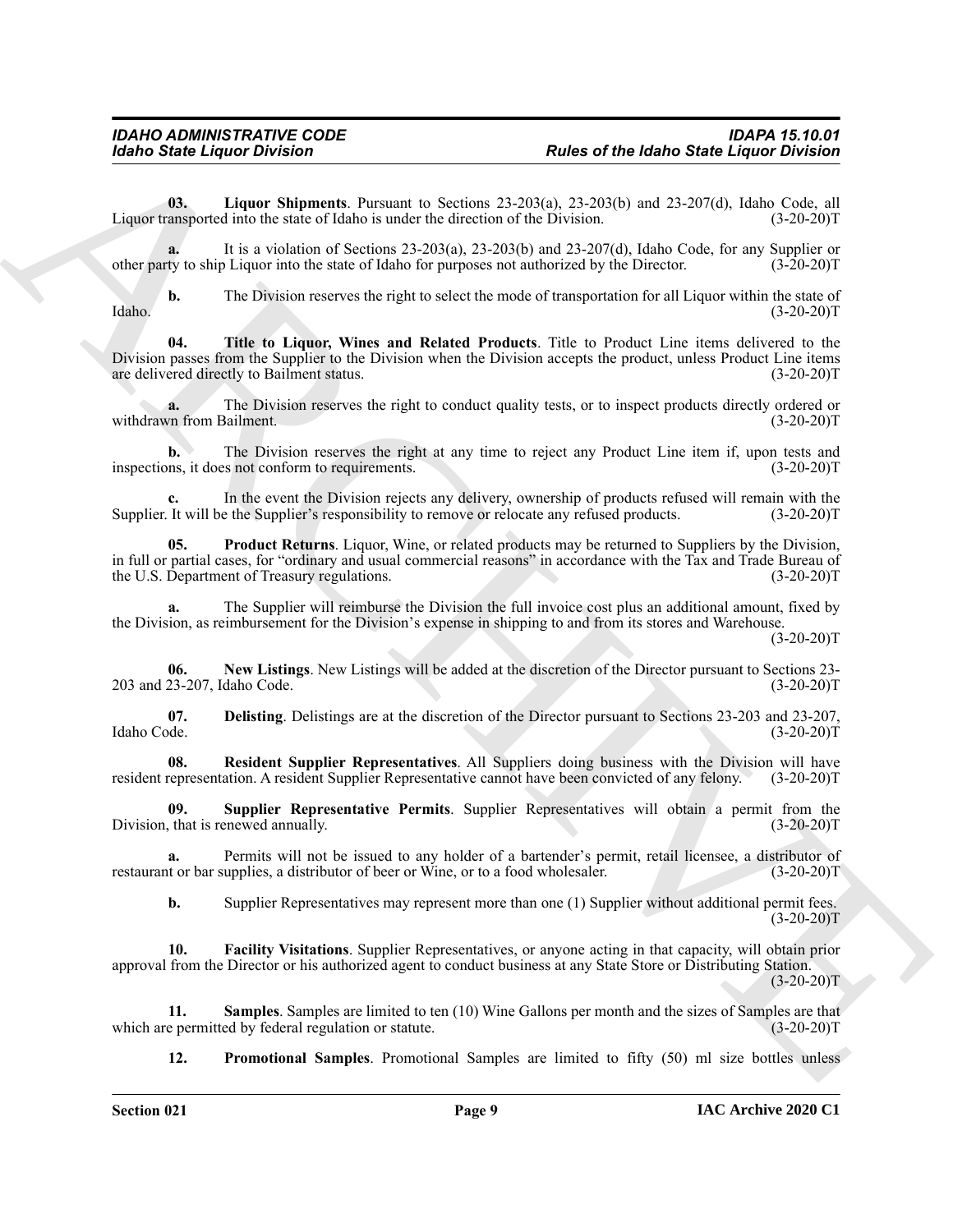#### *IDAHO ADMINISTRATIVE CODE IDAPA 15.10.01 Idaho State Liquor Division Rules of the Idaho State Liquor Division*

<span id="page-9-13"></span>specified otherwise by the Director. (3-20-20)T

**13. Contact With Licensees**. No Supplier Representative, or anyone acting in that capacity, will deliver any Liquor, Wine, or beer sold by the Division to a Licensee's place of business, other than Samples that are:  $(3-20-20)T$ 

**a.** Limited to sizes permitted by federal regulation or statute. (3-20-20)T

<span id="page-9-14"></span>**b.** Only those items not carried in that Licensee's Product Line. (3-20-20)T

<span id="page-9-15"></span><span id="page-9-12"></span>**14. Liquor Displays**. The Division will regulate all Retail Store Liquor displays. (3-20-20)T

**15. Advertising**. Advertising in all Retail Stores will be in accordance with Section 23-607, Idaho Code. (3-20-20)T

**16.** Violations. Any Supplier Representative, or anyone acting in that capacity, who violates Title 23, Idaho Code, or any rule of the Division, may subject the manufacturer's, wholesaler's or Distributor's products to removal from the Division's Product Line or; the Director, at his discretion, may suspend (temporarily or permanently) their Supplier Representative permit. (3-20-20)T

#### <span id="page-9-7"></span><span id="page-9-0"></span>**022. SCHEDULE OF FEES.**

The following fees may be charged by the Division. (3-20-20)T

<span id="page-9-8"></span>**01. Cost Reimbursement**. The Division may seek cost reimbursement, as determined by the Division, from Supplier Representatives for mailing, shipping, or other expenses incurred by the Division to distribute information or displays to liquor stores at the request of a Supplier Representative. (3-20-20)T

<span id="page-9-10"></span>**Maximum Fee for Samples**. There will be a maximum fee of twenty-five dollars (\$25) per case charged to Supplier Representatives for Samples. (3-20-20)T

<span id="page-9-9"></span>**03. Maximum Fee for Annual Supplier Representative Permit**. There will be a maximum fee of fifty dollars (\$50) charged to Supplier Representatives each year for an annual permit. (3-20-20)T

#### <span id="page-9-1"></span>**023. -- 030. (RESERVED)**

#### <span id="page-9-11"></span><span id="page-9-2"></span>**031. STATE STORES SOLICITATION AND PROMOTIONAL PRESENTATIONS.**

No school, church, fraternal, civic, political or charitable organization or individual is allowed to solicit for donations or advertise for any purpose within any State Store. (3-20-20)T

#### <span id="page-9-16"></span><span id="page-9-3"></span>**032. WINES.**

Wines may be sold in any State Store or Distributing Station at the discretion of the Director pursuant to Section 23- 1305, Idaho Code. All rules of the Division applicable to Liquor are also applicable to Wines and beer sold by the  $\text{Division.} \tag{3-20-20}$ 

#### <span id="page-9-6"></span><span id="page-9-4"></span>**033. LIQUOR FUND.**

**Each of State Liquide Division 1986**<br>
special when the Mathematics of the Mathematics of the Mathematics of the Mathematics of the Mathematics of the Mathematics of the State State of the Mathematics of the Mathematics Determination of the final annual amount of cash available for distribution in the liquor account under Section 23- 404, Idaho Code, is the amount of the Division's annual net income determined in accordance with Generally Accepted Accounting Principles, consistently applied. Notwithstanding the above, cash reserves are allowed under Section 23-403, Idaho Code. Further, the Director with the concurrence of the State Controller may hold back from distribution additional cash reserves needed for prudent operation of the Division. Such final annual amount of available cash will be disbursed no later than ninety (90) days following each fiscal year end. (3-20-20)T

<span id="page-9-5"></span>**034. -- 999. (RESERVED)**